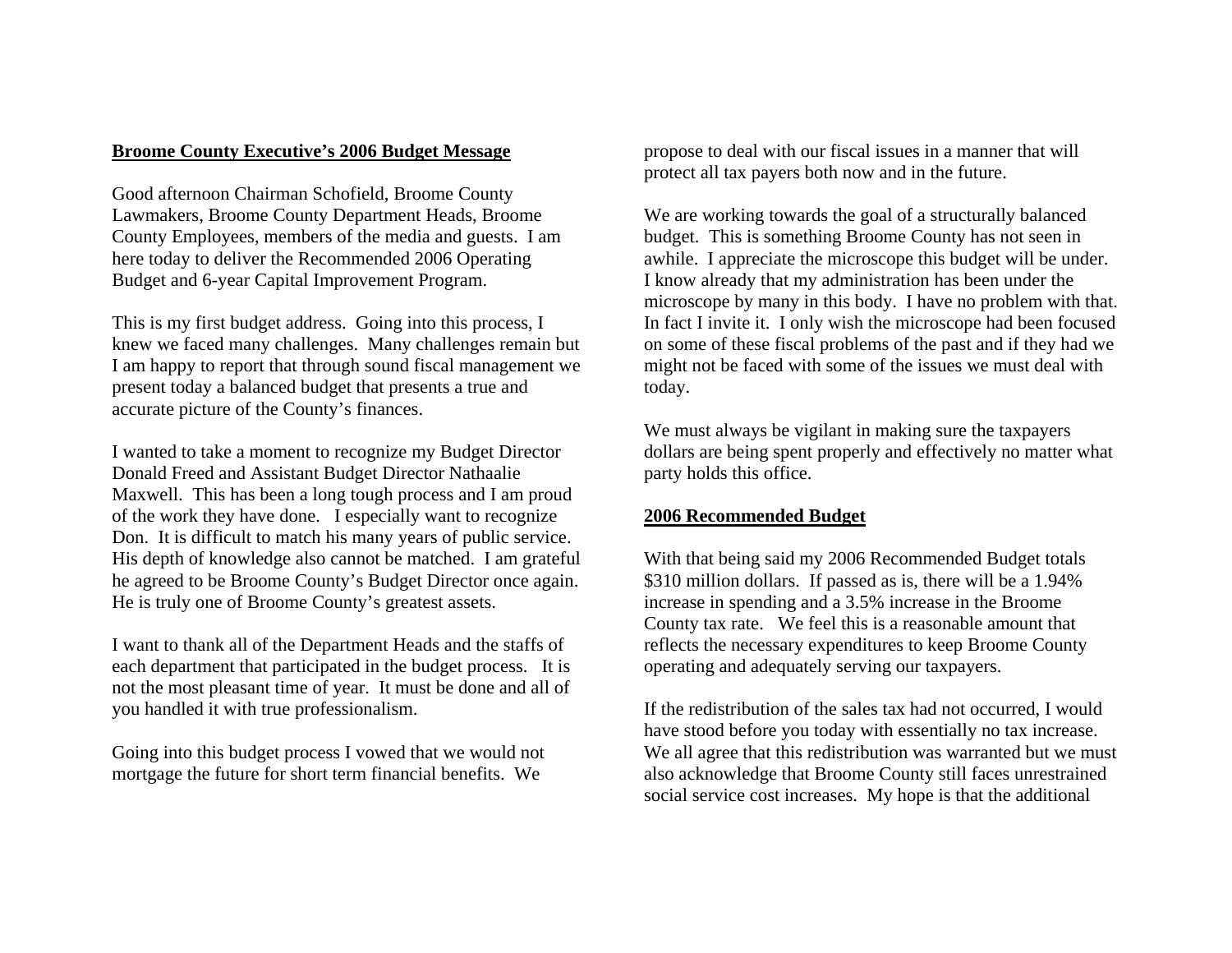sales taxes distributed to the towns, villages and City will be reflected in their 2006 property tax rates.

#### **Medicaid Expenses**

Some might be wondering that now with the Medicaid Cap, why our taxes are not decreasing? What you have to understand is that the cap is just that. It only caps the amount Medicaid costs would have increased. Do not get me wrong, we are extremely grateful state leaders have finally tackled this tremendous burden that has rested on counties' shoulders, far too long.

What the state has given us is a formula that allows for an orderly and predictable way to forecast Medicaid expenses instead of the skyrocketing costs we were forced to solely absorb in the past. While we do not know for sure what our Medicaid costs for 2006 will be until the final numbers are certified by New York State on June  $30<sup>th</sup>$  of 2006, we anticipate our local share of these expenses to rise by \$1.2 million dollars.

Medicaid is still the single largest item in the Broome County Budget comprising approximately 11% of the total budget.

I will continue to pressure our state lawmakers to better manage Medicaid. Our state by far has the highest Medicaid expenses, including highest total amount, highest per recipient and highest per capita.

I by no means want to sacrifice the care given to some of our most vulnerable citizens but I am pretty sure if properly reviewed and properly managed there is a way to cut back on these costs. This is one category where New York does not want to be a leader in the nation.

# **Surplus=Deficit?**

Besides Medicaid, the most significant change in this 2006 budget is the dramatic decrease in the appropriated fund balances. Before I get into that, I wanted to take a moment to acknowledge our legislature's foresight in creating the tax stabilization fund last year. That certainly helped ease the transition from last year's appropriated fund balance to the much lower figure this year.

Last year's budget utilized \$19.7 million dollars in fund balances to close the gap. Our budget only uses \$13.2 million dollars, a decrease of \$6.5 million dollars. Some of you might be wondering "what's the big deal?"

This County has historically relied on these balances to bridge the gap, however, their appropriations resulted in a downgrade of Broome County's bond rating by Moody's in 2003. This costs Broome County extra money when it comes time to borrow money and it is definitely not the message we want to be sending to investors or prospective employers looking at our community.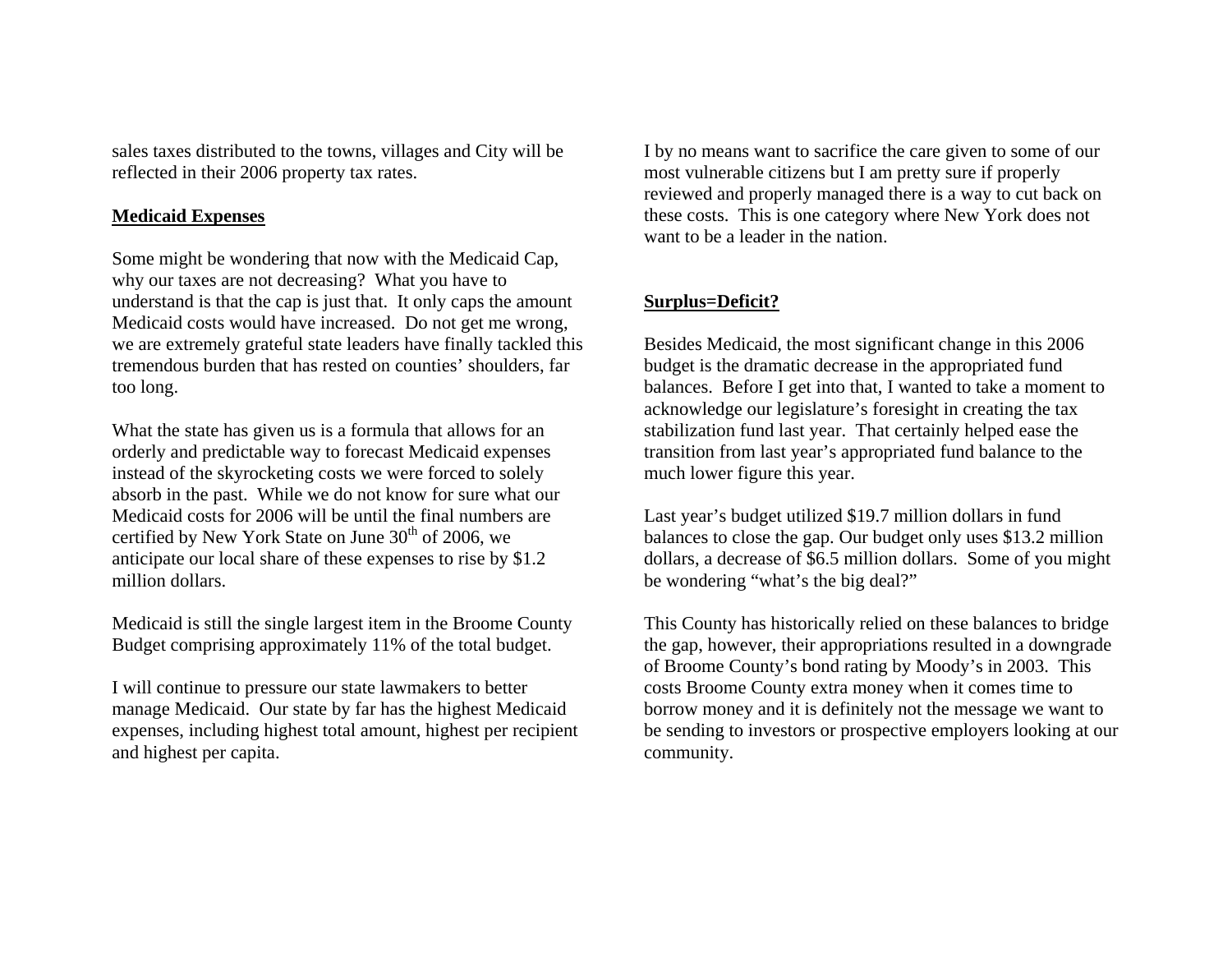Appropriated fund balances are also what led to the current fiscal disaster in Erie County. Since 2000, Erie County has used an excessive amount of appropriated fund balances to make ends meet. Right now that county is facing a fiscal crisis that seems insurmountable. I am not trying to compare our fiscal outlook to Erie County's. But we all need to pay close attention to what Erie County did wrong and never repeat those mistakes. I urge all Legislators to read the State Comptroller's analysis of how Erie County came to be declared unfit to run its own finances.

That is why I pledge to work with the Legislators to reduce the amount of fund balances this county relies on to close the gap. This cannot be done overnight but every year I plan to reduce the amount of the appropriated fund balance until we have a structurally balanced budget.

My goal is to get Moody's to upgrade Broome County's bond rating. With an upgrade, not only will we save on interest expenses but it will signal to the larger community that we are a government you can safely invest in because we are serious about our finances.

#### **Non-Existent Fund Balances**

Another thing Erie County officials did was rely on nonexistent balances when creating their budget. It has been done here in Broome County as well but we will no longer do that. The 2005 Budget attempted to mask a \$2.5 million dollar shortfall at the Willow Point Nursing Home by indicating it would be covered by available fund balances at the facility.

Those fund balances largely did not exist. Those balances were \$1.5 million dollars less than budgeted. This means that in 2006 we must make up the \$2.5 million dollar recurring deficit as well as the estimated \$1.5 million dollar loss from this year. That means, almost \$4 million dollars in taxpayer support will have to be budgeted for Willow Point next year.

Appropriations of balances that once existed but are obviously no longer available is fiscally unsound. These types of appropriations are exactly what Erie County did and the reason, the State Comptroller says, Erie County is a fiscal disaster.

#### **Sales Tax Re-Distribution**

I mentioned that we are now sharing more of the sales tax revenues with the City, Towns and Villages. As I stated previously, it was always my intention to do that, I would have preferred, however, that we do it during the budget cycle.

I would like to make just a few comments about the current sales tax distribution. Under the current distribution formula, all of the local municipalities will be seeing an increase. Some of the increases for the larger Towns and Villages are pretty substantial.

To put it in perspective, every municipality, other than Broome County, will see a two year increase of 9.65%. Broome County, on the other hand, will see less than a 1% increase because of the new distribution formula. That is not much of an increase when you take a look at skyrocketing expenses like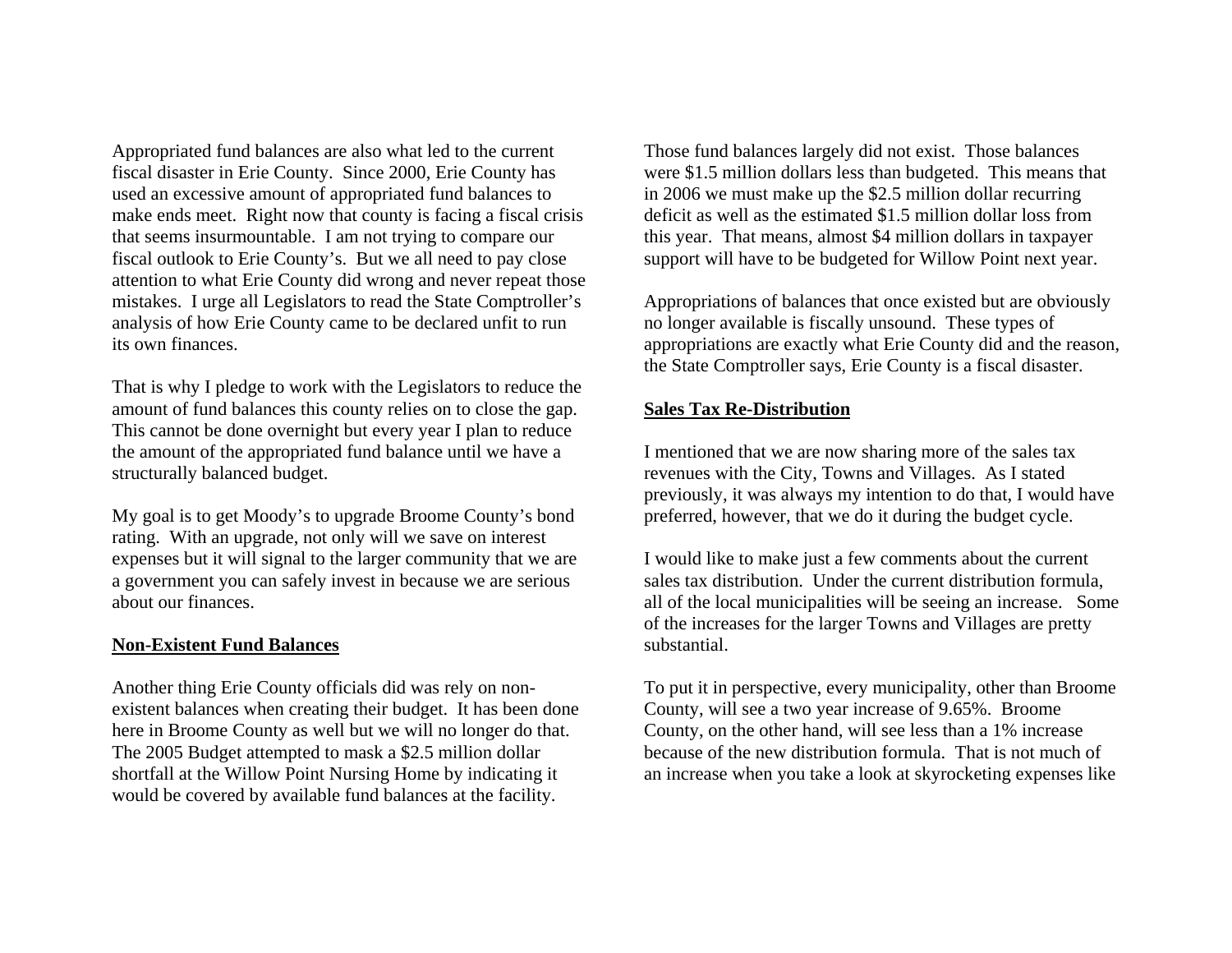Medicaid which we have already discussed will see a 3.5% increase next year and that is with the cap.

My point is that we must tread cautiously with future discussions of the sales tax distribution formula.

# **Future of Willow Point Nursing Home**

I would like to go back to the discussion of the future of the Willow Point Nursing Home. It is this administration's belief that we must act now to assure high quality care for some of our most vulnerable citizens; our elderly and disabled. Studies have shown that the most financially feasible option available to Broome County, to deal with its aging facility and stabilize its financial base, is for us to build new. This is the only way to rebase our rate structure and obtain Medicaid rates that are consistent with our cost of providing the service. Right now we do not get, in our opinion, a fair reimbursement from Medicaid.

I recommend we move forward with plans to build a new nursing home. We are currently reviewing available sites and will be submitting a Certificate of Need to the New York State Health Department (NYSDOH) for its approval.

The decision to proceed with this reconstruction hinges on the New York State Department of Health and its terms and whether those terms will allow us to eliminate the annual deficit at this facility.

I am also recommending we budget money for a study to see how we can operate the most efficient nursing home. Because this facility is regulated mostly by state and federal rules, we need the experts to tell us how we are doing and how we can do it better.

# **B.C. Transit and Future Transportation Needs**

I am also recommending a study of our B.C. Transit system. It too is regulated by the state and federal government and we need an expert to tell us if we are getting the most for our tax dollar. We have some hard decisions to make about BC Transit. This year the system took a tremendous hit because of the unexpected hike in fuel costs.

We know some of this is weather related but I think we also know we are not going to be seeing much lower fuel prices in the near future.

BC Transit will end the year more than \$300-thousand dollars over budget, mainly because of fuel. We cannot simply pass the burden on to the riders. Our rider-ship consists mainly of elderly persons, the disabled, students and the poor. Something, however, needs to be done. I do not want to make any knee jerk decisions like hiking fares and cutting routes until we have an analysis done on the entire operation.

#### **Corrections Study**

Another study I would like to see done next year is an analysis of our Corrections' facility, its staffing and overtime expenses.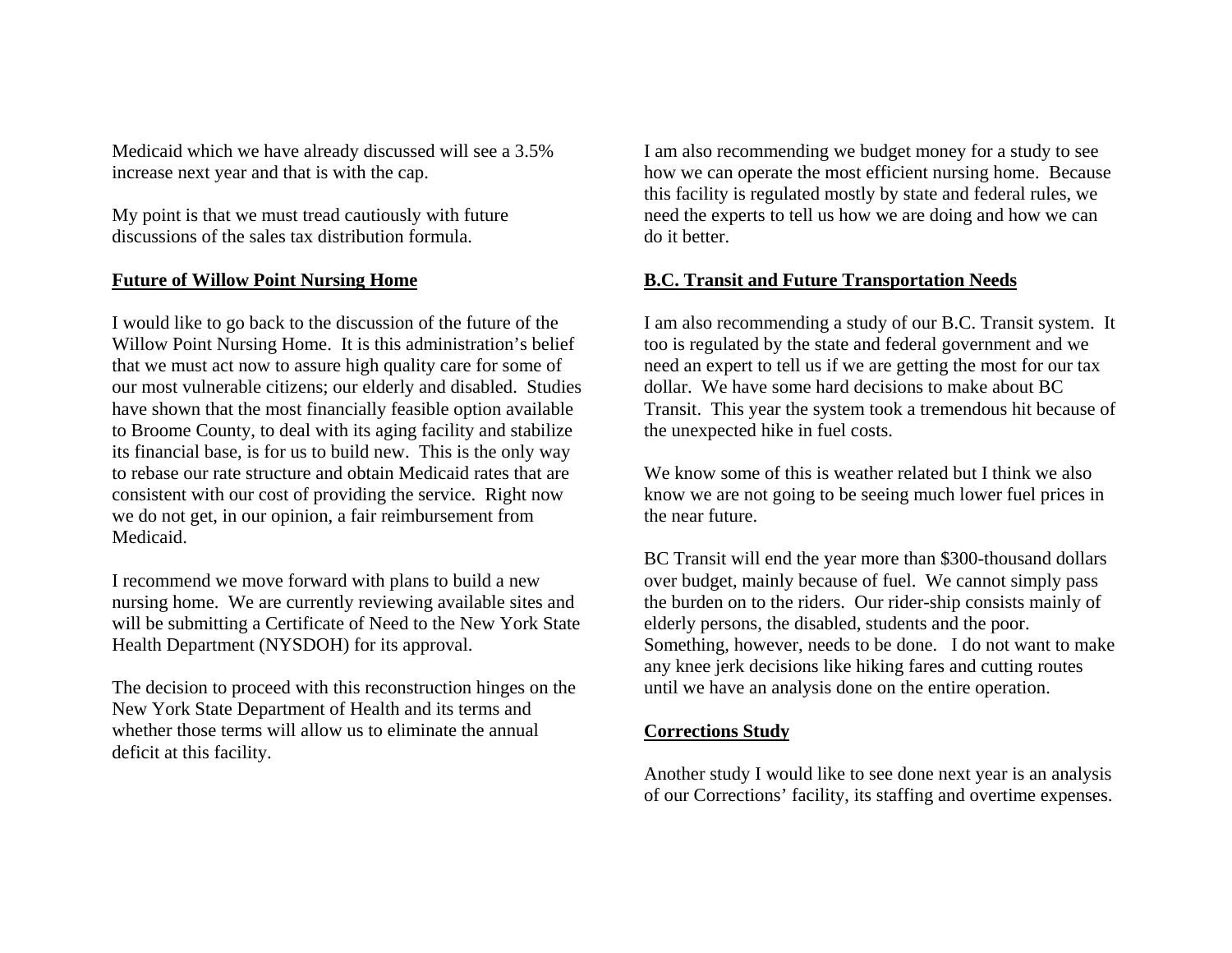It just has to be done. We cannot keep throwing money at these facilities hoping the hemorrhaging will stop on its own.

### **Salary Freeze Impact**

This administration has taken steps to cut controllable expenses. As I promised in my campaign message, I would freeze the salaries of my staff for all four years of my administration. This is going to save taxpayers close to a quarter of a million dollars over the next four years.

### **Personnel Changes**

We have been able to create a Director of Economic Development position in the County's Planning Department, yet the 2006 Planning Department's budget is less than it was this year. Through this move we have been able to develop a more focused approach to economic development which has got to be the number one priority. We do, however, need to work on additional funding sources for our economic development efforts.

In addition our Economic Development efforts are now accountable. There is no wondering about how this position is funded, or where the money is coming from, or where the money is being spent. In the past there have been a lot of questions raised but I guarantee you there **is** accountability and there **will be** accountability with our economic development efforts.

Some of you may criticize our moving away from a single Commissioner of Transportation. Instead we created a Transit Commissioner and a Department of Aviation Commissioner. It was obvious the unified position was not working. These are two completely separate entities that require completely different expertise. This restructuring allows us better and more efficient oversight of both facilities and did not have an impact on the taxpayer.

Believe me, I am all for consolidation and sharing services when it makes sense. This previous personnel decision did not make sense.

One more personnel note, we have placed funding in the budget next year to cover the additional dispatchers needed to handle the addition of Johnson City to our central dispatching operation. These individuals were hired midyear this year even though these positions were not subsidized in the 2005 adopted budget. It is a bit puzzling that no money was provided for in the budget even though it was known this move would happen mid-year.

Regardless, it has now been budgeted for and we are excited about the final piece of the 911 dispatching puzzle being in place. This is a shining example of Shared Services. While the County may not have saved money through this process, the local municipalities certainly have saved and the most important element, public safety has been secured.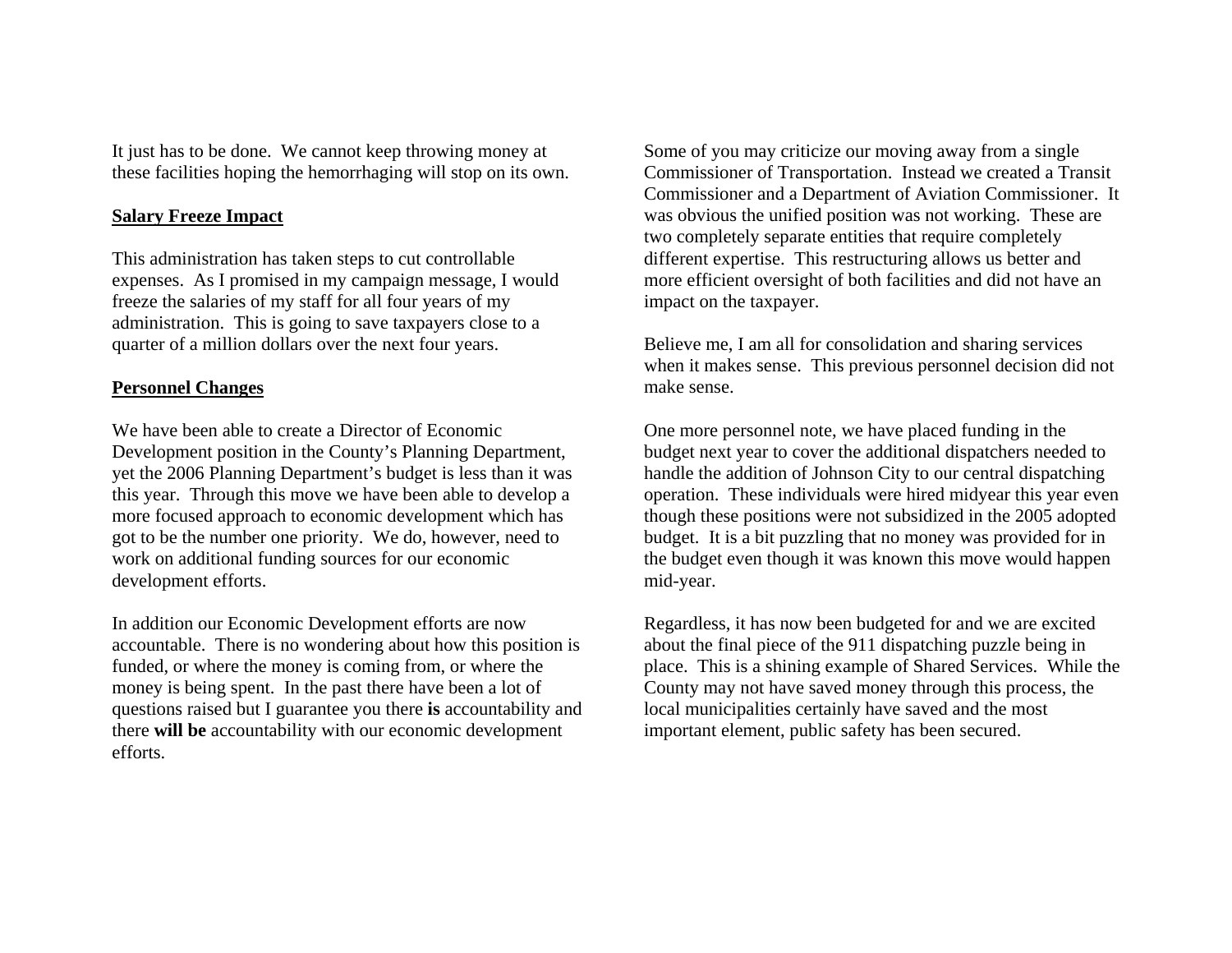#### **Shared Services**

Our Shared Services efforts will move forward. We have not put any money in the budget for this effort at this time. We believe that if we need additional resources we can probably find grants to assist us. My idea for Shared Services is to study the services all of our municipalities are doing and figure out if some can be provided more efficiently by joining forces. We are in the early stages and it will take everyone's involvement to keep this momentum going.

As you all know we have many agreements with our municipalities to provide services, some more formal than others. Most recently, Broome County entered into an intermunicipal agreement with the Village of Endicott to provide the Village with assistance on its labor relations and negotiation matters. This already has proven to be a tremendous success.

We have helped the village settle six of seven labor agreements. We are working towards a resolution to the final contract. We are also providing the Village our Human Resource expertise.

So far all signs point to a success. The Village has been able to save quite a bit of money by not hiring a personnel officer and we have been able to take on this responsibility without adding expenses to our bottom line. We hope to be able to provide this service to more municipalities in Broome County.

We are also embarking on conversations with the City of Binghamton regarding its tax collections and delinquent properties. We want to explore if we can provide them with some assistance in these two areas. Again, we will do it only if it makes sense.

# **En-Joie Golf Course**

We have included a special revenue fund this year to account for our new golf course, which I also like to view as an extension of the Sharing Services concept. It is also a tremendous tool for economic development. As we have discussed, the initial estimated profit, of \$150-thousand dollars, is to be transferred to a reserve fund in accordance with the recently adopted legislation.

Our anticipated revenues at the golf course will be heavily dependent upon revenues generated by the golfing activity. This in turn will be greatly affected by weather and economic conditions. We believe we are being conservative in our revenue estimates. We based them on the actual results the Village experienced during its fiscal year ending in 2003.

We are optimistic on this issue of the golf course. We would not have gotten ourselves involved or been strong enough to withstand all of the heat, if we were not optimistic about our ability to manage the golf course and turn a profit. We are in the midst of creating a bi-partisan advisory board. We are also aggressively finalizing the staffing situation at the course and we look forward to the January  $1<sup>st</sup>$  takeover as well as the next golfing season beginning next spring.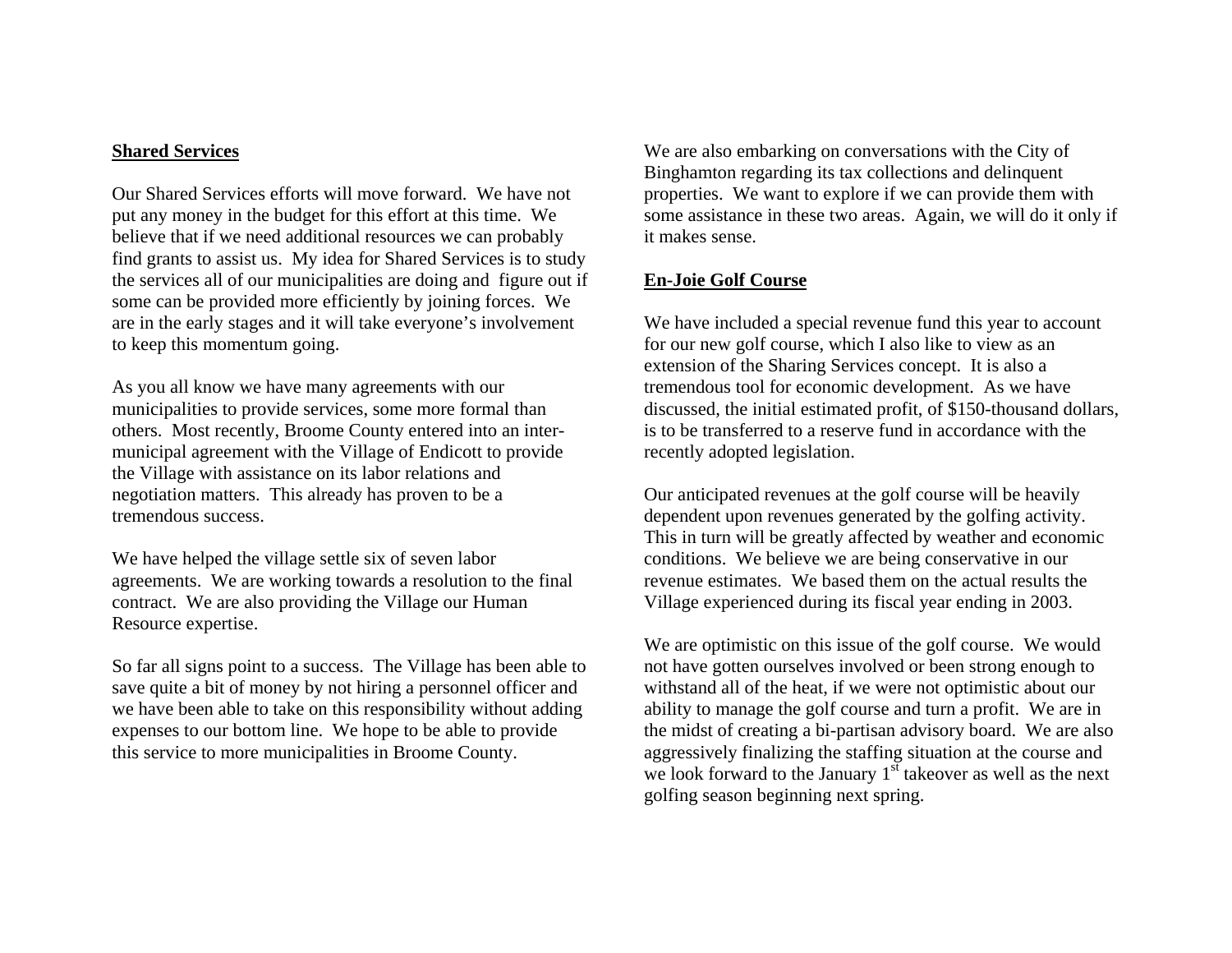# **Tougher Oversight on County Expenses**

As you know, we are still awaiting our audit from the New York State Comptroller's Office. Earlier this year my office did put into place a couple of measures to stop any mistakes or deliberate actions that would provide exiting employees with compensation they were not entitled to receive. I am happy to report those measures have proven successful and we have caught some mistakes. I look forward, however, to the Comptroller's report and look forward to working with county lawmakers on implementing some of the recommendations.

I have also implemented policies that allow for better oversight of travel. Any travel authorizations must come through my office before they can be approved. We are trying to keep departments as close to their budgets as possible.

I have also required that all fleet purchases be reviewed by my office before moving forward. We need to not only make sure these items are budgeted for but we must also track what types of vehicles are being purchased and how many employees are using these vehicles to make sure we are once again protecting the taxpayers' dollars.

# **Major Capital Projects**

I wanted to just say a few words about some exciting things taking place next year that are included in our 2006 CIP or Capital Projects List.

We have also recently received some exciting and welcome news about the Tobacco Funds due Broome County and their impact on some of our capital projects. Broome County has been advised that recent favorable market conditions may allow us to receive \$15 million to \$19 million dollars in advances from future proceeds of tobacco settlement funds. These funds must be dedicated to capital projects with very long periods of probable usefulness.

We have sent our initial letter of intent to join 12 other counties in a pooled arrangement to draw down these funds. This fortuitous opportunity may allow us to advance our plans to replace some aging facilities and offset future lease and other occupancy expenses. I will be working with the Broome Tobacco Asset Securitization Corporation and County Legislators to advance these plans in the very near future.

One of our more immediate capital projects is the Intermodal Transit facility. It should begin to take shape next year. The \$11.4 million dollar facility will be a 24 hour a day, 7 day a week facility that will house BC Transit, Greyhound, Coach USA and Shortline. It will not only be a more accommodating facility for travelers, I believe it is going to be a tremendous addition to that section of Downtown Binghamton. It will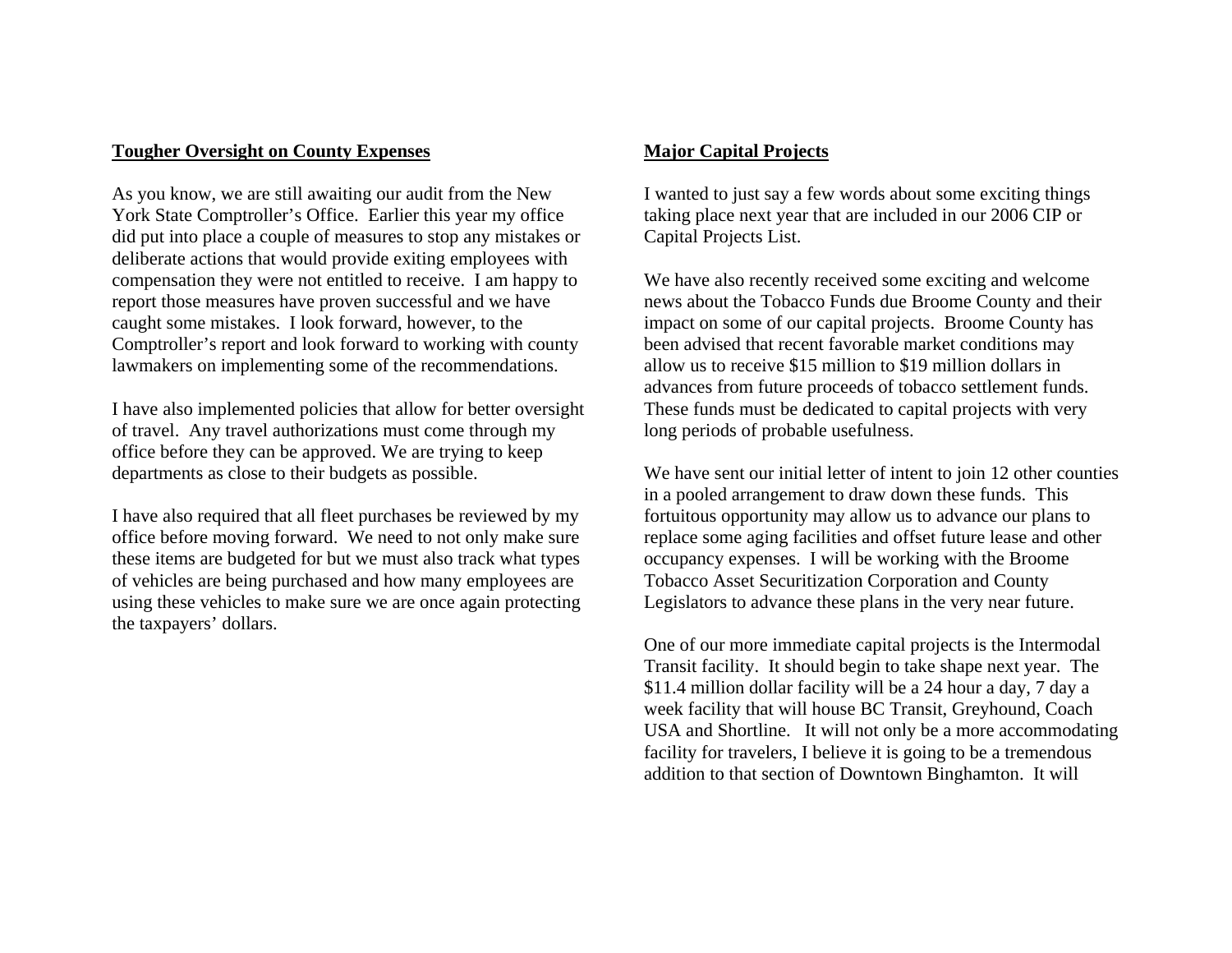beautify a large section of that neighborhood and it will bring a lot of new business to this sometimes neglected part of town.

Our bridge and highway Projects total \$9.9 million dollars next year. The major projects on the agenda include the Bevier Street Bridge, South Street Bridge and a number of highway projects.

It is anticipated that the County will have to find another location for its Central Foods operation. In addition to the lease costs included in the Central Kitchen budget, an additional \$775-thousand dollars had to be budgeted in Capital Improvement Projects to replace the aging equipment.

### **Changing the Way We Vote**

Another challenge for all of us next year is going to involve the way we vote. It is anticipated that we will all be voting electronically in next year's election. This is a mandate of the federal "Help America Vote Act". The cost for the new machines is \$2.1 million dollars. That amount is expected to be reimbursed by New York State.

This Act will also require counties to assume all election activities and expenses starting in 2006. We have estimated our additional costs at around \$350-thousand dollars next year. We are recommending that \$250-thousand dollars of this additional expense be charged back to the towns, villages and City to reflect what they previously incurred to pay these expenses on their own. The County will have to absorb the \$100-thousand dollar difference.

#### **Contract Agencies**

We have included a 3% increase for all contract agencies. Many of these agencies were seeking a much larger increase but I felt it was important to keep the line on these expenses since we were keeping our own internal departments to this same amount. We are also looking for more accountability from these agencies. I feel in the past we simply handed over the money with little follow up as to how it was being spent.

One example is the zoo. The Zoo at Ross Park is a tremendous resource and we would like to see it succeed and make its way through these current challenges. However, I cannot make any long term commitments to the zoo until I know that it has straightened out its management problems and has a solid plan for the future.

We have asked our Audit and Control Department to do a review of the finances at the zoo. I think any agency that receives a large sum of County money should expect County oversight. Again, I am happy to continue our financial support of the zoo but I need to know that the taxpayers' dollars are being spent in the best possible manner.

Another agency receiving County support again this year is the Community Free Health Clinic. This is an extremely valuable service being provided on a volunteer basis by some very dedicated health professionals. We cannot allow this service to fail because of a lack of support and that is why we are providing the clinic with \$103 thousand dollars in county support next year.